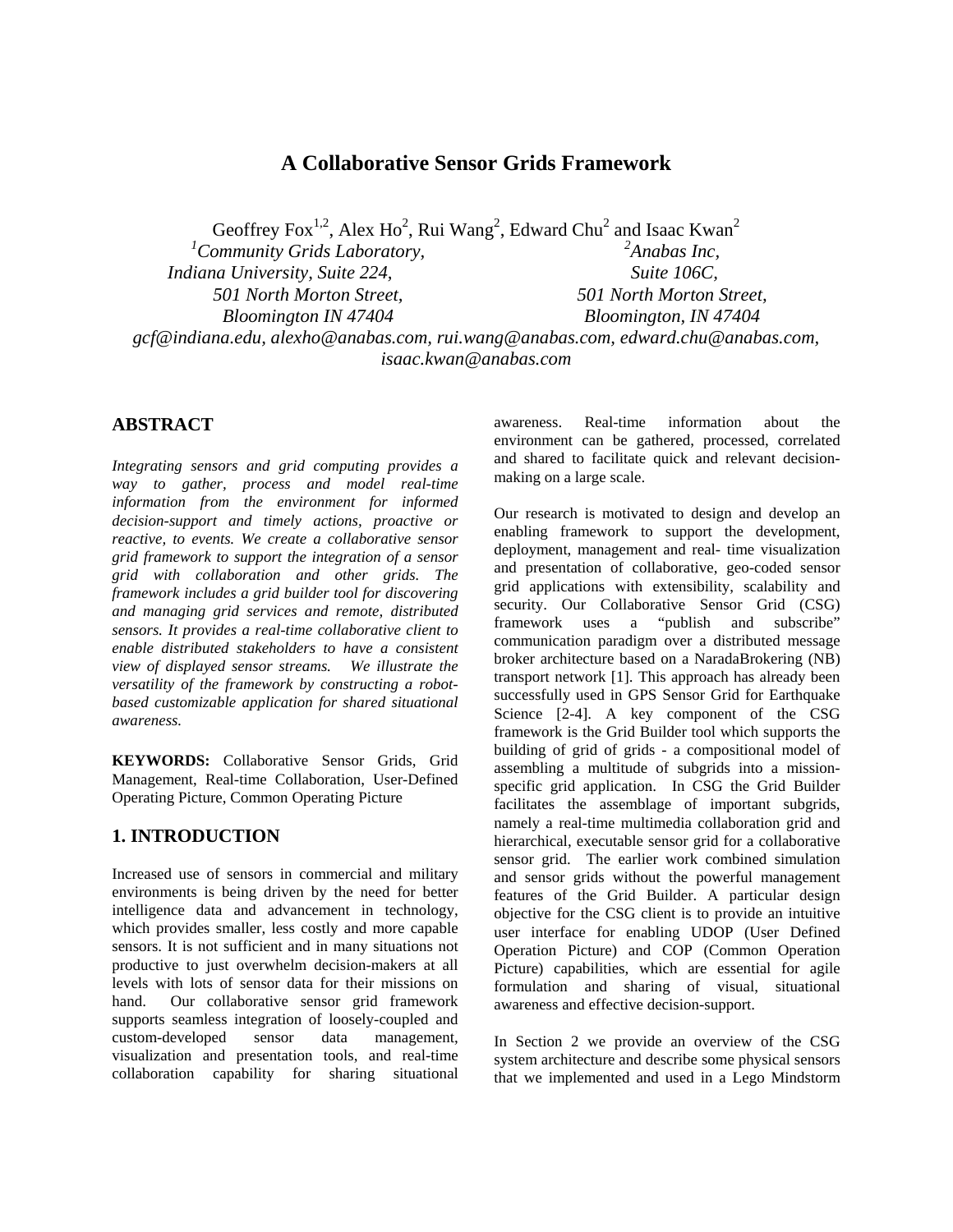NXT robot-based UDOP (User-defined Operating Picture)/COP (Common Operating Picture) application. In Section 3 we describe how the Grid Builder tool facilitates the discovery and management of distributed sensors. Visualization and presentation for displaying sensor data in the collaboration grid are illustrated in section 4. Finally, section 5 summarizes the paper with conclusions and future work.

### **2. COLLABORATIVE SENSOR GRIDS**

#### **2.1. System Architecture and Sensors**

The CSG framework comprises a Grid Builder module, a sensor grid and collaboration grid. Figure 1 illustrates the architectural relationship among them.



**Figure 1. A Collaborative Sensor Grid Architecture** 

Each sensor grid client in Figure 1 is a representation of a collaborative session or "meeting" within which the meeting participants shared real-time streaming sensor information.

As shown in Figure 2, multiple collaborative sessions could interact with any combination of deployed sensors via the sensor grid. A collaborative sensor grid is abstracted into 3 parts:

- (1) sensor adapter,
- (2) data flow, and
- (3) control and visualization these are the "V" and "C" in a classic MVC model.

Our approach uses a scalable, hierarchical and collaborative architecture. Hybrid, large-scale distributed sensor nodes are loosely coupled by a message-oriented middleware system called NaradaBrokering (NB) [1], which is a content distribution infrastructure based on the publish/subscribe paradigm.



**Figure 2. Implementation Architecture of A Collaborative Sensor Grid** 

Sensor grids are a combination of sensor networks and grid computing. The underlying service model and robust publish-subscribe messaging provides greater management capabilities [5, 6] and scalability than traditional sensor nets [7-13]. For example, a geospatial sensor grid can be used to provide real time position data [2, 3] with on the fly data conversions and hidden Markov model analysis [4, 14]. In our specific example, we used a mobile tablet computer (i.e., Nokia N800, an Internet Tablet PC) which has considerable computing power with supports for both Wi-Fi and Bluetooth connections. Different types of sensors are integrated in our collaborative sensor grid application. They provide various sources of real-time information as follows:

**(1) GPS sensor:** It is a portable GPS receiver, which receives geospatial location information (e.g., latitude, longitude, etc) from satellites and transfers such information to the Nokia N800 via Bluetooth connection.

**(2) Video/Audio:** Those sensors, which are actually the built-in webcam and microphone in the Nokia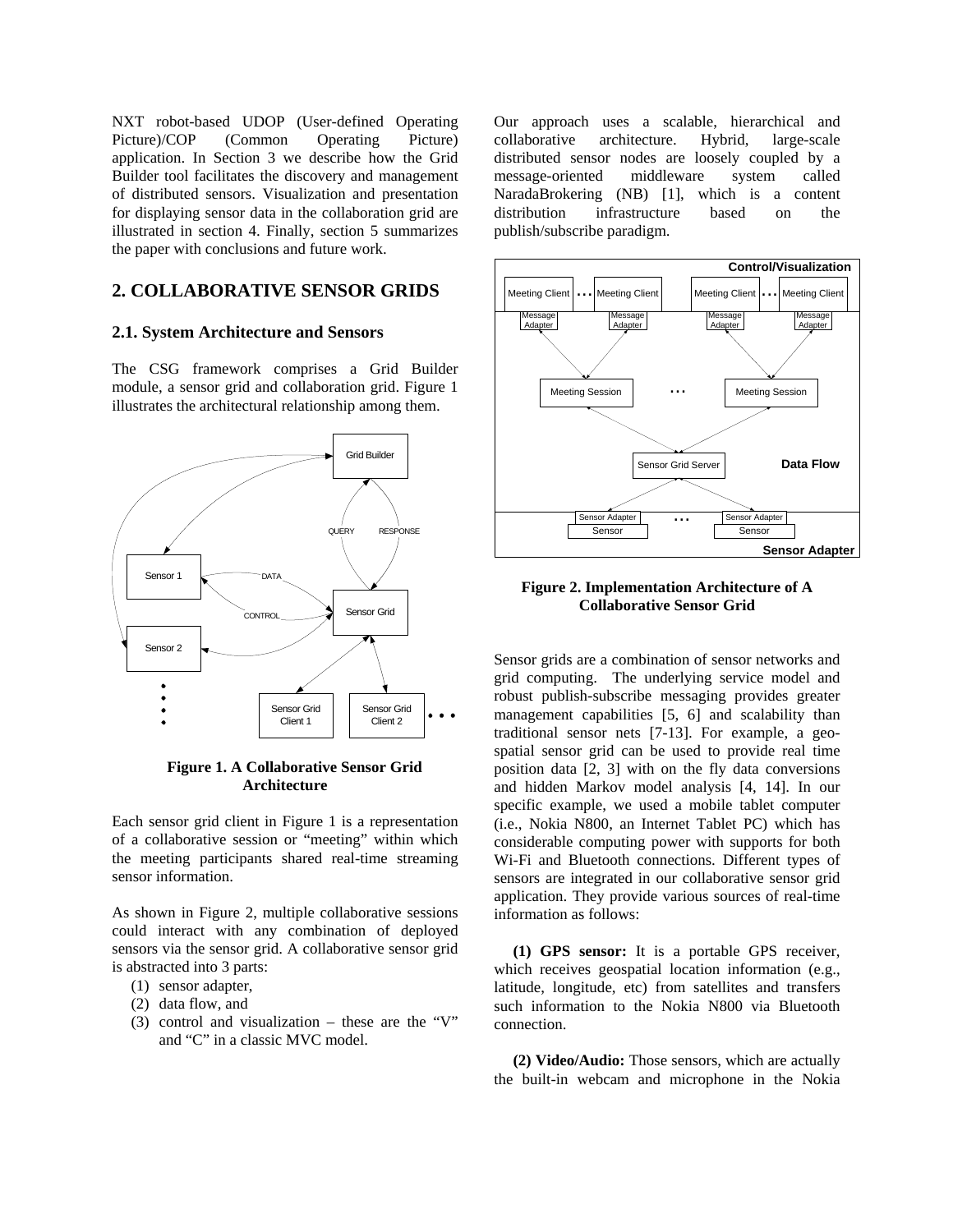N800 tablet, provide video/audio streams that can be published to the sensor grid. We have previously shown that publish subscribe software technology, in particular NaradaBrokering; can support large scale collaborative audio-video streams [15-17].

**(3) RFID sensor:** The Mantis RFCode M220 reader and RFCode M100 active tags are used. The reader senses information about RFID tags such as the signal strength, motion, temper and panic and encapsulates the information in tag event messages.

While RFID positioning result is not included in this paper, we developed a new RFID positioning algorithm that gave encouraging initial results over LANDMARC (LocAtioN iDentification based on dynaMic Active Rfid Calibration) [18] and LEMT (*L*ocation *E*stimation using *M*odel *T*rees) [19, 20]. LANDMARC's indoor accuracy was: 50 % of errors were within 1 meter while the maximum error distance was around 2 meters with 4 RFID readers [18]. LEMT's indoor accuracy was: 40% of errors were within 0.5meter and 80% of errors were within 1.5 meters with a considerable number of readers and reference tags [19, 20]. According to our initial test results with a new algorithm that we devised and record in the appendix, errors were around 0.5 meter with one reader and one tag only.

 **(4) Lego Robot:** We used the Lego Mindstorm NXT robots for our application. Two types of robots were assembled. One is a humanoid called Alpha Rex and the other a vehicle called Tribot. In our initial system demonstration, we implemented seven sensor types on the two robots. We equipped the Alpha Rex with sound, ultrasonic, light and temperature sensors and the Tribot with sound, ultrasonic, compass and accelerometer. Their detected information is sent to the PC via the Bluetooth module in the robots. The robot can also act as instructed by taking programmable commands from any collaborative session participants.

The two robots also carried external payloads. In this case, the Alpha Rex carried a GPS and an Nokia N800. The Tribot carried a GPS, a Nokia N800 and a Mantis RFID reader. Unlike most RFID use cases in which the reader is stationary, we made the RFID reader a mobile unit by having the Tribot carrying it around a test environment within which there were stationary RFID tags.

| Sensor Type | <i><u><b>Attributes</b></u></i> |  |
|-------------|---------------------------------|--|
| <b>GPS</b>  | Time                            |  |
|             | Latitude                        |  |
|             | Longitude                       |  |
|             | ID                              |  |
| Video/Audi  | Video stream                    |  |
| $\Omega$    | Audio stream                    |  |
| <b>RFID</b> | Tag ID                          |  |
|             | Group code                      |  |
|             | Motion or stationary            |  |
|             | Signal strength                 |  |
| Lego Robot  | Sound                           |  |
|             | Light                           |  |
|             | Touch                           |  |
|             | Ultrasonic                      |  |
|             | Temperature                     |  |
|             | Compass                         |  |
|             | Accelerometer                   |  |

**Table 1. Sensor Types and Attributes** 

### **2.2. Distributed Transport Network**

Our approach uses a scalable, hierarchical and collaborative architecture. Hybrid, large-scale distributed sensor nodes are loosely coupled by a message-oriented middleware system called NaradaBrokering (NB) [1], which is a content distribution infrastructure based on the publish/subscribe paradigm. This is overlaid with a fault tolerant management system [5, 6].

The NaradaBrokering fabric itself comprises a distributed network of cooperating broker nodes. One reason for choosing NaradaBrokering as the middleware fabric for Sensor Grids is that it places no restrictions on the *type* of the content: it has been deployed in systems where the content has been GIS data, multimedia codecs, images, text, bit maps and objects among others [2-4, 15, 21]. NaradaBrokering places no constraints on the size, rate and scope of the interactions encapsulated within the streams, or on the number of entities within the system. Also, NaradaBrokering has other useful features such as: secure end-to-end delivery of streams, robust stream disseminations, efficient ordering and synchronization of streams, support for rich Quality of Services, support for multiple transport protocols and support for Web Services, etc.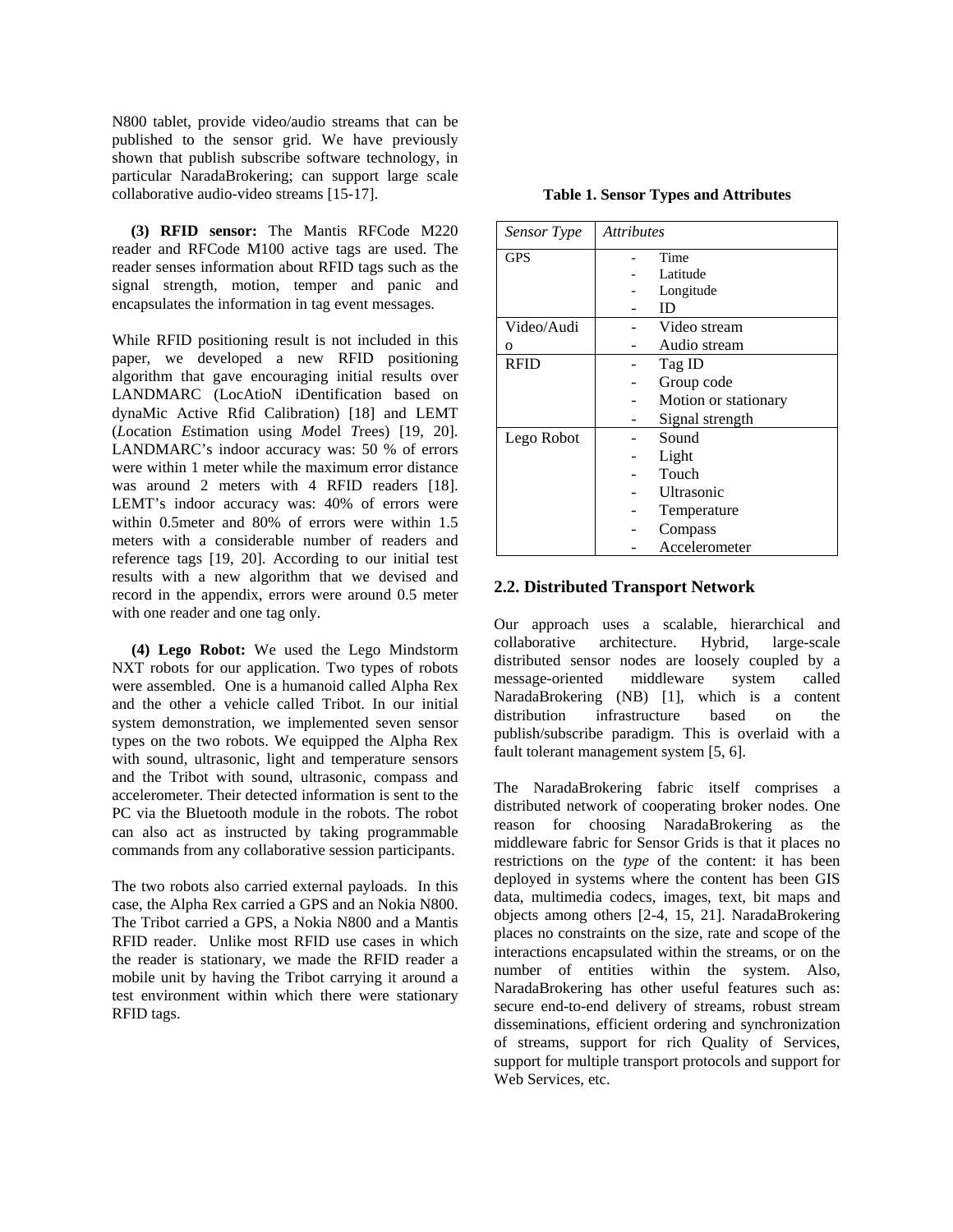

### **Figure 3. Lego Mindstorm NXT Robot-based Collaborative Sensor Grid Application Architecture**

Our sample application of Collaborative Sensor Grid framework is depicted in Figure 3. There are different types of sensors distributed globally. Each sensor (GPS, Video/Audio, RFID, etc) gathers information from the environment and publishes it in real-time. A sensor adapter retrieves data from a connected sensor and communicates to the sensor grid. The adapter provides among other capabilities a service interface to each sensor which facilitates the Grid integration and the Web service based management framework [5, 6]. A sensor adapter processes raw sensor data and may publish refined information encoded in certain message format to the sensor grid. A "sensor grid client", in our case, a collaborative session client, is running on a computer for presenting such information. It can subscribe to specific topics of the sensor grid in order to receive relevant messages. Different information from different types of sensors will be presented to users through a collaborative session client. In Section 4, we will describe a specific collaborative session client, the Anabas Impromptu for Sensors, that includes multiple collaborative applications called sharedlets and explain how to use Impromptu for Sensors to compose a UDOP and sharing it as a COP among remote, distributed users.

High-speed, reliable physical network is always a key requirement for this system. There are two types of network connections in the architecture: Bluetooth and WiFi. Bluetooth is generally used for the connection between a sensor and its respective sensor adapter since most sensors are Bluetooth enabled. It is efficient and reliable for transporting data in a short range. For the connection between sensor adapters and sensor grid, WiFi 802.11 protocol is typically used.

A Sensor Grid may consist of sensor units arranged hierarchically. It communicates with a collaboration grid server where meeting sessions reside. Primary functions of a sensor grid server are to manage and broker sensor message flows. It optimizes bandwidth usage by only forwarding messages to collaborative sessions that need them. This server is stateful and has memory of connections of sensor and meeting sessions. An overview of the sensor data flow architecture is shown in Figure 4. Since the sensor grid and collaboration grid are distributed systems by themselves, this structure makes the system scalable for a large-scaled deployment. The underlying transport layer is in essence a distributed NB network, which has demonstrated high scalability and reliability. With the integration of collaboration grid, users also have a consistent view of extracted, processed and organized information from all those sensors.



#### **Figure 4. Overview of the Collaborative Sensor Grid Data Flow**

#### **2.3. Implementation of Sensor Grids**

We adopted a general procedure to implement Sensor Grids based on the architecture described before. The major steps include:

- 1) Establishing the Bluetooth connection between a sensor and a sensor adapter;
- 2) On the sensor adapter, a filter service extracts useful information from raw data through the established connection;
- 3) Refined data is encoded in messages and published to a sensor grid topic;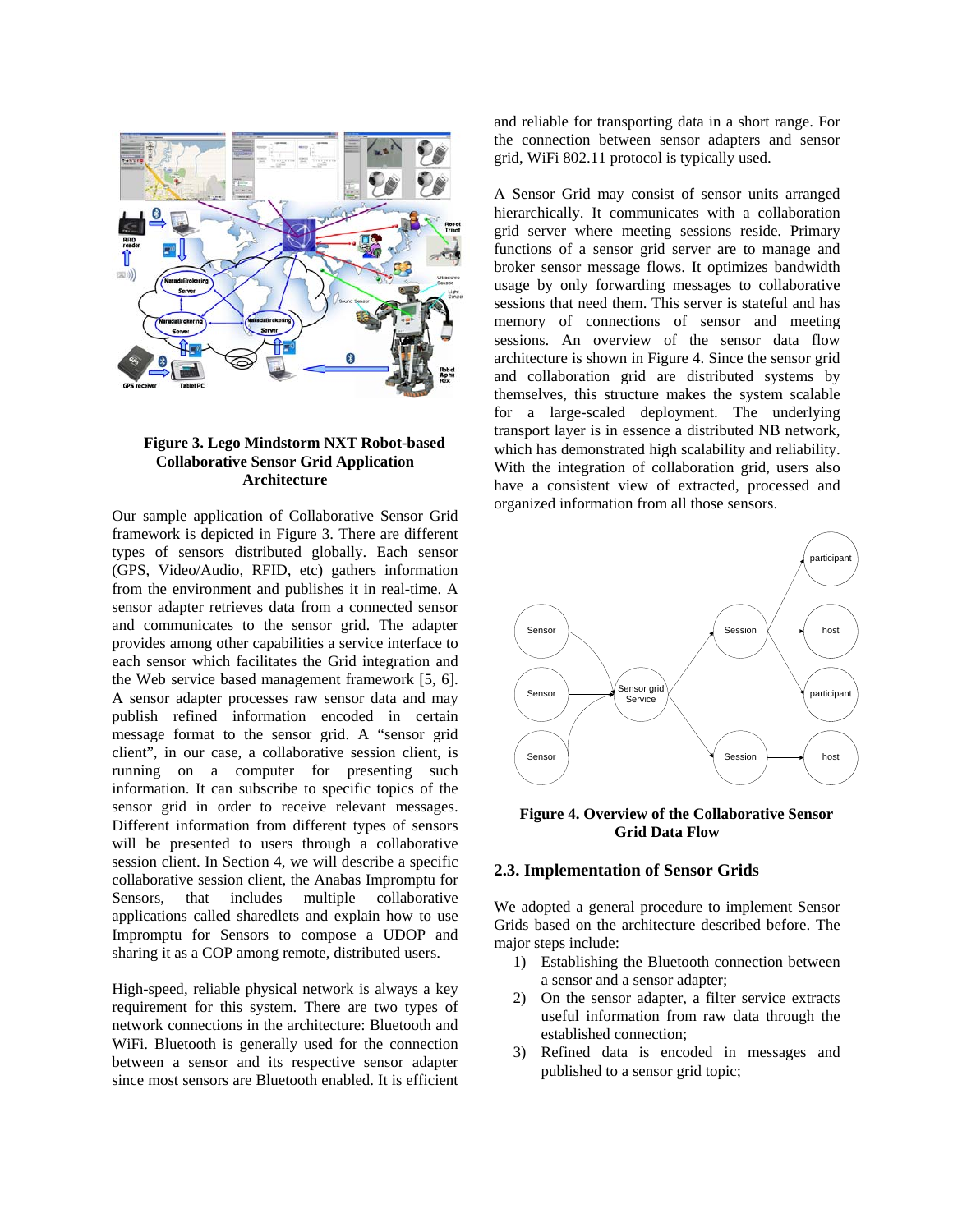- 4) On a computer for presentation, a client program subscribes to the specific sensor grid topics in order to receive relevant sensor messages;
- 5) Retrieved messages are parsed to get information that users are interested;
- 6) The information is presented in a defined collaborative session client for sharing.

We take implementing the GPS sensor grid as a concrete example here:

First, we use a portable tablet Nokia N800 for hosting a GPS sensor adapter, which connects a GPS receiver device (I-Blue) via Bluetooth. The sensor adapter extracts useful information such as latitude, longitude and time from incoming raw data. Then it publishes encoded messages to a sensor grid topic (*Streams/GPS/Location1*) with a certain frequency (e.g. every 3 seconds).

Next, on the computer for presenting GPS information to users, a collaborative session client subscribes to the same topic (*Streams/GPS/Location1*) in the sensor grid to retrieve real-time data of the GPS location. We use the Google Maps API to show the GPS current location on the map based on its geospatial location information (latitude and longitude). Also, the GPS ID is marked on the map to distinguish it from other GPS sensors.

Finally, the map application is integrated with Impromptu for Sensors as a sharedlet. A user can have a global view of all GPS sensors or select a single GPS location to view its details. The sharedlet also provides functions specific to geographic information such as zoom in, zoom out, and panning the map to different directions.

For other sensors like Video/Audio, RFID and Lego Robot, they are implemented following the same pattern. Major differences between implementing different types of sensors lie in the filter for extracting sensed information from raw data and the presentation interface for such information.

One issue to mention is that several filters may process sensed information collaboratively as a workflow. For example, after a sensor adapter receives raw data from GPS stations it generates and publishes messages through a port in a binary format called RYO. One filter on the client side can decode captured RYO messages into text format. Another filter can convert text format to Geography Markup Language (GML)

format, since different users may be interested in geographic information in different formats [4, 5]. Further research is ongoing to study the issue of workflow in Sensor Grids.

### **3. SENSOR GRID MANAGEMENT**

Sensor services need to be managed over the network so that users, in this case, collaborative session clients, can find out new sensors, monitor the status of existing sensors and recover from failure by replacing malfunctioning sensors. We extended a generic management framework [22] that is capable of managing any type of service with modest external state [5, 6] for Sensor Grids. Web service based protocols are implemented in the framework to provide interoperable management. A hierarchical bootstrapping mechanism is deployed to scale the management framework over a wide-area. The framework can tolerate failures within the framework itself while service failure is handled by executing user-defined failure handling policies. The unit of management framework consists of a set of manageable services, their associated service mangers, message nodes (to provide a scalable messaging substrate) and a scalable, fault-tolerant data structure called a registry. The system provides fault tolerance to Grid resources including sensors and to the NaradaBrokering messaging subsystem.

| <b>E.</b> Grid Builder Management Console                                                                                                                                                                                    |                                                                                                                                                                                                                                                                                                                |
|------------------------------------------------------------------------------------------------------------------------------------------------------------------------------------------------------------------------------|----------------------------------------------------------------------------------------------------------------------------------------------------------------------------------------------------------------------------------------------------------------------------------------------------------------|
| System Help                                                                                                                                                                                                                  |                                                                                                                                                                                                                                                                                                                |
| Resource Group Filter: *                                                                                                                                                                                                     | Reload Commit @ Deploy <> Topology Generator <a> Reload </a> Commit <a> <a> Commit <a> Commit <a> Commit <a> Commit <a> Commit <a> Commit <a> Commit <a< a=""> Commit <a> Commit <a< a=""> Commit <a> Commit <a> Commit <a> Com</a></a></a></a<></a></a<></a></a></a></a></a></a></a></a>                      |
| <b>E 49 Registries</b><br>B & udp://192.168.1.54:65050<br>alle717e1-ea6f-11dc-8ad9-9b149778be94@192.168.1.54<br>R. deec26ba-ea6f-11dc-ad07-a5faac9403d3@192.168.1.54<br>R. e0699f8f-ea6f-11dc-9dSa-b1e41ddce642@192.168.1.54 | Service Adapter Properties Resource Properties Links Policies<br>Resource Location: topic://SA/e1e717e1-ea6f-11dc-8ad9-9b149778be94/3<br>Current Status: MANAGED<br>Component UUID: e1e717e1-ea6f-11dc-8ad9-9b149778be94<br>Host IP Address: 192,168.1.54<br>SA Type: cgl.hpsearch.sensor.SensorServiceAdapter |
|                                                                                                                                                                                                                              | SA Manager Type: cgl.hpsearch.sensor.SensorManager<br>Operating System: Windows XP<br>Log The output information from this reso                                                                                                                                                                                |
| ***Status of Deploying Grids: ***                                                                                                                                                                                            |                                                                                                                                                                                                                                                                                                                |

**Figure 5. Grid Builder Management Tool Interface** 

In order to make a sensor service manageable by the management tool, we implemented a specific sensor service adapter and a sensor manager using the WS Management protocol. The interface of the Grid Builder tool that implements the management framework is shown in Figure 5. The user can easily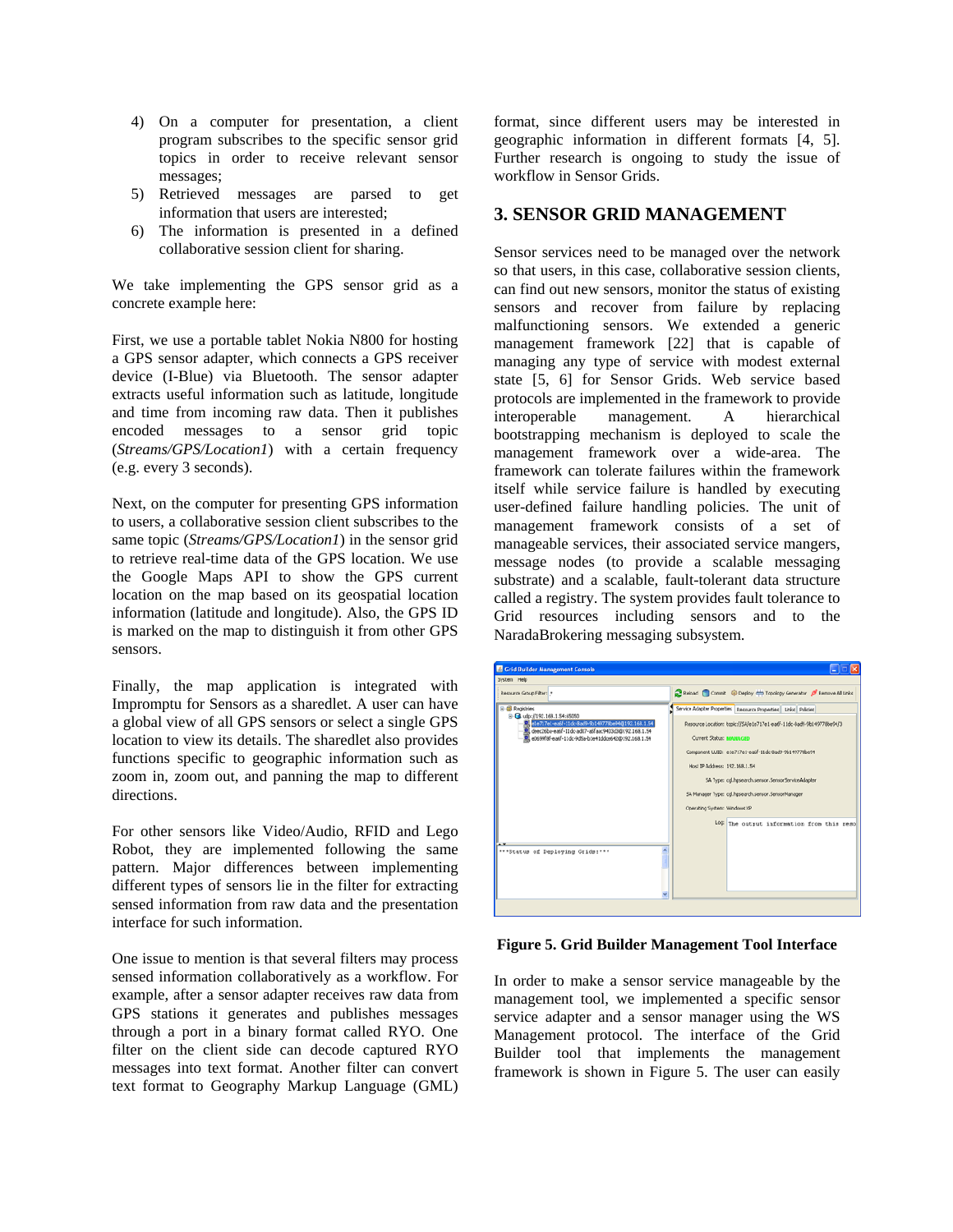view a list of discovered sensor services in the left panel and select one to get more detailed information about it such as its location, the host address and its UUID, etc. The user can also deploy a sensor service on a remote sensor node through the application. Thus, in case one necessary sensor service becomes unavailable due to some reasons, it is still possible to find an alternative sensor to start the same service.

The process of finding new sensors is based on WS-Discovery specification, in which the message exchange between a sensor service adapter and a sensor manager is described as below:

1) Initially a sensor sends a multicast Hello message when it joins a network;

2) The sensor manager multicasts a Probe message with Type and/or Scope to discover existing sensors;

3) A sensor may receive a multicast Probe message and send a unicast Probe Match (PM) if it matches that Probe;

4) The sensor manager multicasts a Resolve message with Name to discover existing sensors;

5) A sensor may receive a multicast Resolve message and send a unicast Resolve Match (RM) if it matches that Resolve;

6) When a sensor leaves a network, it sends a multicast Bye message

7) The sensor manager will add/remove a sensor when it receives a multicast Hello/Bye message.

The Grid Builder tool follows the idea of constructing grid of grids, which assembles a multitude of subgrids into a mission-specific grid application. In the CSG framework, the Grid Builder tool facilitates the assemblage of two important subgrids, namely a realtime multimedia collaboration grid and hierarchical, executable sensor grid. For example, many types of sensors have controls for changing their respective behavior and to perform actions. However, the specific action and its corresponding control operation vary from sensors to sensors. To facilitate the control of sensors in an end-user application, the CSG client will support sets of customable controls to be defined by users with Grid Builder. This information will be transmitted to the respective sensor sharedlets in order to construct appropriate buttons for sensor control. We provided some initial sensor sharedlet controls for certain generic sensor types, which will be shown in the next section.

## **4. VISULIZATION & PRESENTATION**

A particular design objective for the CSG client is to provide an intuitive user interface for enabling UDOP (User Defined Operation Picture) and COP (Common Operation Picture) capabilities, which are essential for agile formulation and sharing of visual, situational awareness and effective decision-support.

To have the basic support of sensors, users must be able to visualize sensors' data and to control sensors. Some basic principles for visualizing sensor are:

- 1) Groups of geo-located sensors can be visualized by their geospatial locations;
- 2) Each sensor can be visualized particularly based on its property;
- 3) Sensors can be grouped and visualized on a single canvas
- 4) Multiple canvas can be viewed concurrently
- 5) The state can be captured

Also, each sensor should accept control which can be none. And those control functions should be generated according to sensor's controllable capability. Multiple sensors can be controlled simultaneously.

We used Anabas Impromptu for Sensors as a UDOP/COP solution for defining sharing information from sensors among distributed users. It is a system for real time sharing of sensor streams in addition to web and video conferencing capabilities. Its portal consists of multiple collaborative applications, called sharedlets, which are developed for handling and displaying different types of real time information.



**Figure 6. A Geo-spatial sharedlet integrating realtime GPS sensor streams with Google map**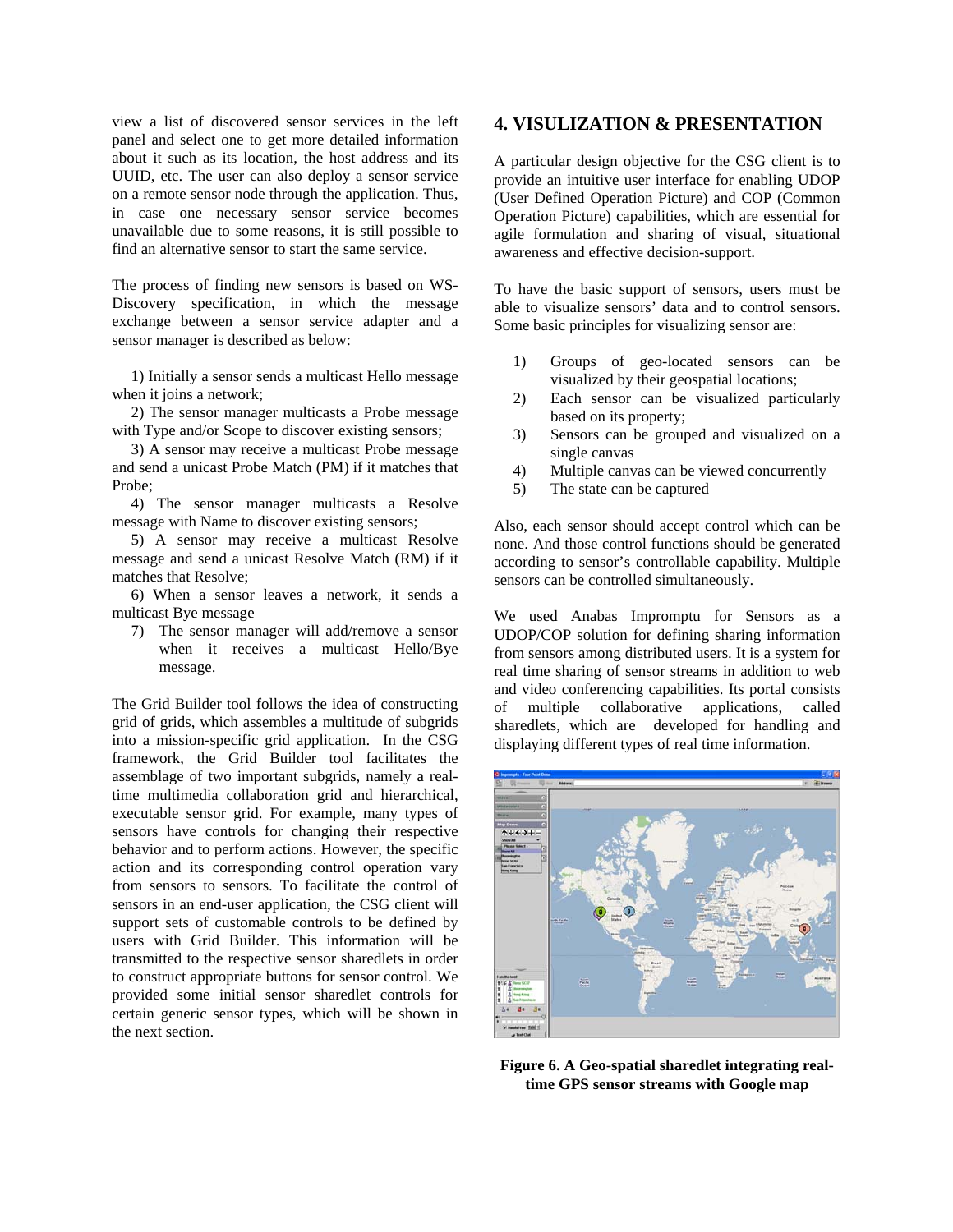

**Figure 7. A Video Sharedlet shows and shares four live feeds from four different cities** 

Figure 6 and Figure 7 show the display for 4 GPS and 4 video (Webcam) sensors, respectively. The GPS sharedlet includes a Google Map with four different GPS locations marked on. Users can use the supported control to zoom in, zoom out, and move the map around via the sensor control tool menu. In the Video sharedlet, there are four windows streaming real time videos from those locations without any user control.



#### **Figure 8. A UDOP composed by selecting from an extensible and filterable list of sensor streams**

Figure 8 presents a case that a user was in the process of defining a UDOP simply by dragging/selecting sensor information of relevancy from an extensible list of real-time sensor streams in the right hand side panel to one of four visualization windows. In this case, the user selected to show and share the four real-time

streams (light intensity, temperature, ultrasonic and sound level) from sensors carried by an Alpha Rex robot in the upper left visualization window, the four real-time streams (sound level, ultrasonic, compass reading and acceleration) from sensors carried by a Tribot in the upper right window, and real-time stream from the RFID reader carried by the Tribot as an external payload in the lower right.

In Figure 9, the user selected to define an operating picture that places visualization of robot Alpha Rex sensor streams in the upper left window with its geospatial information (Bloomington, Indiana) in the upper right window; while at the same time, visualizing robot Tribot's sensor streams in the lower left window and its geo-spatial information (San Francisco) in the lower right window.



### **Figure 9. A UDOP shows and shares the eight real-time sensor streams carried by 2 robots with their respective geo-spatial information**

Simply by double clicking on the lower left window, the 4 sensor streams delivered from the Tribot is expanded and the expanded view becomes the current UDOP and will be shared automatically as a COP for all collaborative session participants, in this case, 6 of them as seen on the participant list in the lower left hand side control panel . In Figure 10, it is shown that the sound sensor detected sound level at 6 dBA, ultrasonic sensor measured a distance of 6 cm, compass sensor pointed to North and accelerometer indicated X-axis tilt values as the Tribot cruised in the environment.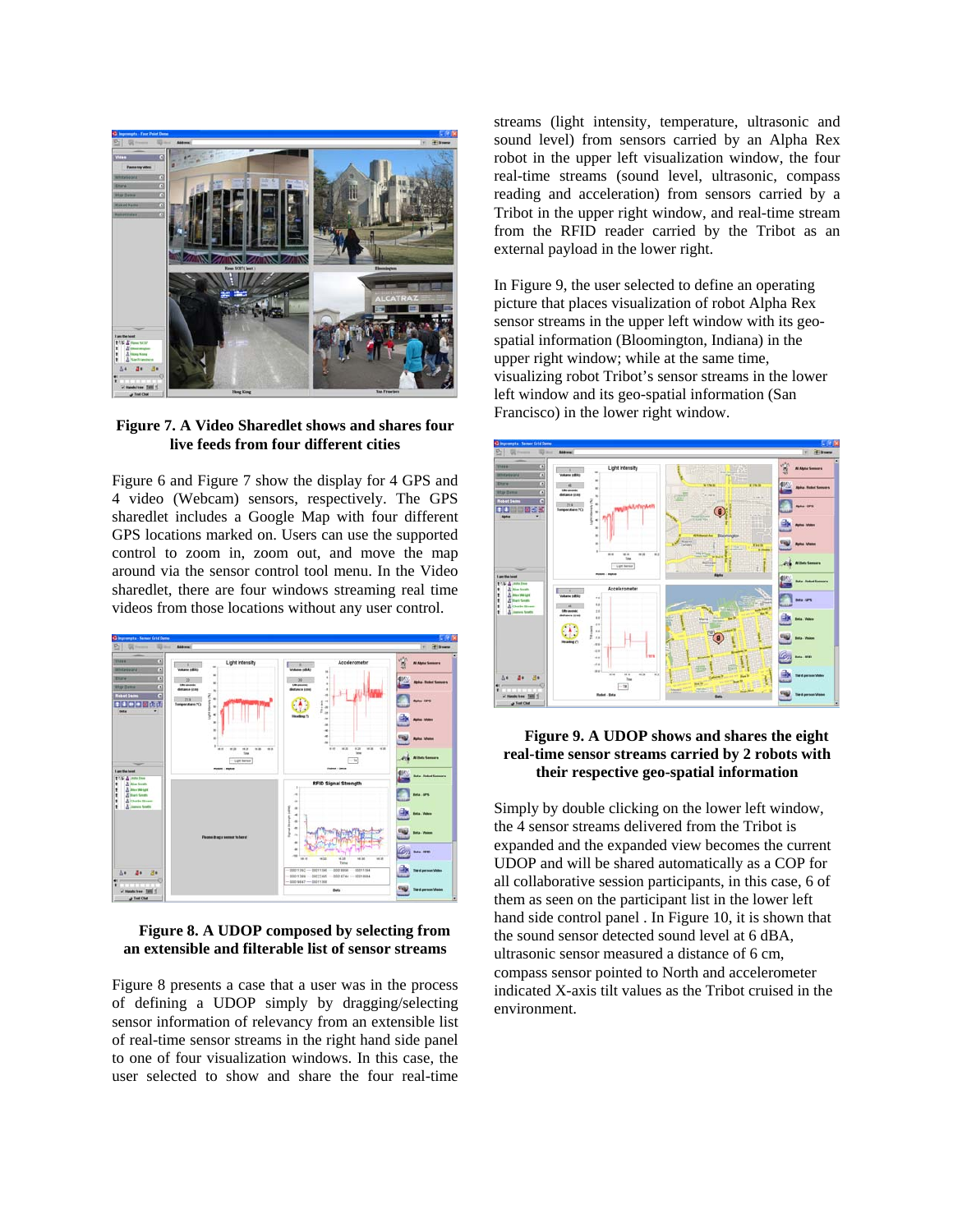

### **Figure 10. A UDOP shows and shares 4 sensor streams delivered by a Tribot robot**

Figure 11 is a UDOP similar to that of Figure 10 but sharing in this case the visualization of information from the 4 sensor streams delivered from the sensors carried by an Alpha Rex robot. It shows sound volume at 5 dBA, ultrasonic value of 44 cm and temperature measured at 23.9 degree Celsius with light intensity fluctuating as the robot roamed around.



**Figure 11. Another easily composed UDOP** 

Figure 12 is another user-defined operating being shared instantly by the Impromptu for Sensor client as a common operating picture. In this case, the user chose to share an expanded view of the RFID signal strength as detected by the RFID reader carried by the Tribot robot.



**Figure 12. A UDOP shows and shares RFID signal strength of ten active RFID tags** 

# **5. CONCLUSIONS AND FUTURE WORKS**

We have developed a framework to support easy and rapid development, deployment, management, visualization of collaborative, geospatially located sensor grids with flexibility, extensibility and scalability. Based on the framework, we created sensor grid applications for several types of commonly available sensors, used a Grid Builder tool for discovering and managing those sensors, and provided a rich, informative, easy to use (drag & drop and double clicking metaphors) user interface for presenting real-time sensor data to users according to the UDOP model. Also, we used advanced collaborative technology built on top of messageoriented middleware to enable distrusted users to have a consistent view of such information. The Impromptu for Sensors client immediately and automatically shares a UDOP as a COP for all collaborative session participants.

There are still many important issues for future work. First, currently the Grid Builder tool is standalone. It will be integrated with Impromptu for Sensors as a sharedlet. Not only it will make the interface more consistent but also it will link the collaboration grid with the sensor grid in an integrated fashion. Second, it is expected that a user can customize controls for new types of sensors. Predefined controls may not be suitable for those. More interactions between users and the system can be useful. Last, information from different sensors can be synthesized and processed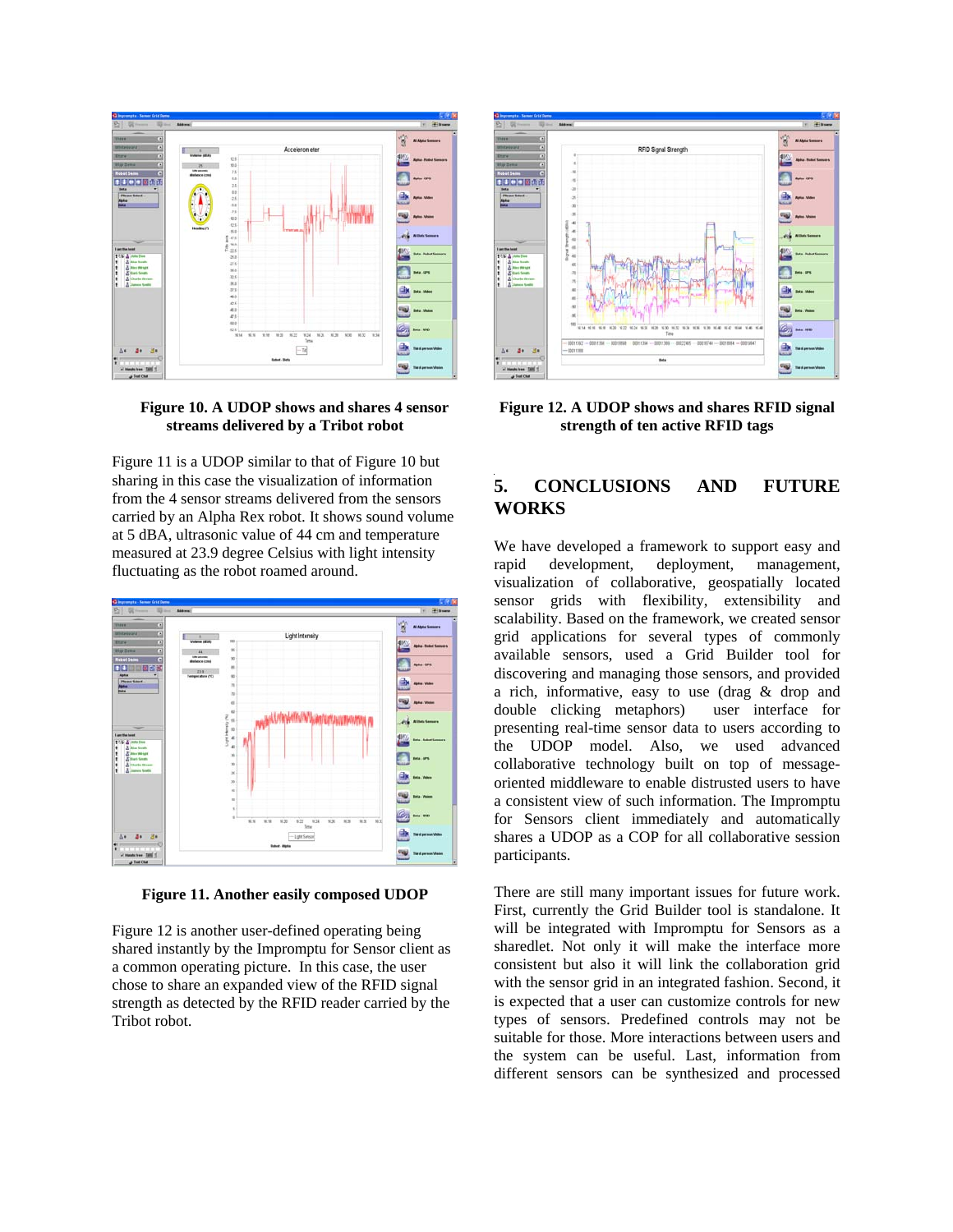through a workflow to make it more meaningful to users. This is illustrated by the current GPS sensor and simulation grid seen in the Earthquake science example [2-4, 14].

### **ACKNOWLEGEMENT**

We thank Bill McQuay of AFRL, Shrideep Pallickara and Marlon Pierce of the Community Grids Laboratory and Gary Whitted of Ball Aerospace for important suggestions

#### **REFERENCES**

- [1] The open source NaradaBrokering Project. http://www.naradabrokering.org
- [2] Galip Aydin, "Service Oriented Architecture for Geographic Information Systems Supporting Real Time Data Grids", Indiana University PhD, January 15, 2007 http://grids.ucs.indiana.edu/ptliupages/publications/Gali pAydin-Thesis.pdf
- [3] Galip Aydin, Zhigang Qi, Marlon E. Pierce, Yehuda Bock, and Geoffrey C. Fox, "Building a Sensor Grid for Real Time Global Positioning System Data", in Proceedings of Workshop on Principles of Pervasive Information Systems Design Toronto, May 13, 2007 http://grids.ucs.indiana.edu/ptliupages/publications/Perv asive2007Toronto\_PierceSensorGrid-final.pdf
- [4] Andrea Donnellan, Jay Parker, Robert Granat, Geoffrey Fox, Marlon Pierce, John Rundle, Dennis McLeod, Rami Al-Ghanmi, Lisa Grant, Walter Brooks, "QuakeSim: Efficient Modeling of Sensor Web Data in a Web Services Environment", November 30 2007 to be published in 2008 IEEE Aerospace Conference, March 1-8 2008, Big Sky MT http://grids.ucs.indiana.edu/ptliupages/publications/F12 24\_3.pdf
- [5] Harshwardhan Gadgil, Geoffrey Fox, Shrideep Pallickara, and Marlon Pierce, "Scalable, Fault-tolerant Management of Grid Services", in Proceedings of IEEE Cluster, 2007. http://grids.ucs.indiana.edu/ptliupages/publications/mg mt-cluster-final.pdf
- [6] Harshawardhan Gadgil, Geoffrey Fox, Shrideep Pallickara, "Scalable, Fault-tolerant Management in a Service Oriented Architecture", Poster in pages 235-236 of proceedings for IEEE International Symposium in High-Performance Distributed Computing (HPDC), June, 2007 http://grids.ucs.indiana.edu/ptliupages/publications/mg mtArchitecturePaper-POSTER.pdf
- [7] Donald F. (Rick) McMullen, Marlon Pierce, Carol Deng, Kia Huffman, "Real-time Web 2.0: Evolution of Middleware for Grid-based Instruments and Sensors",

Web 2.0 Workshop at The 21st Open Grid Forum - OGF21 Grand Hyatt Seattle Seattle, Washington October 15-19, 2007 http://www.ogf.org/gf/event\_schedule/index.php?id=10 22

- [8] ESTO / AIST Sensor Web PI Meeting February 13-14, 2007, San Diego http://esto.nasa.gov/sensorwebmeeting/
- [9] UbITA 2007 Workshop on u-City (Ubiquitous City) http://ubita.org/ October 31-November 2 2007 Konkuk University Korea
- [10] ROADNet: Real-time Observatories, Applications and Data Management Network http://roadnet.ucsd.edu/index.html
- [11] Center for Embedded Networked Sensing CENS http://research.cens.ucla.edu/
- [12] INGRID 2007 Instrumenting the Grid workshop http://www.ingrid07.cnit.it/
- [13] Microsoft eScience 2007 meeting at RENCI UNC October 21-23 2007 http://research.microsoft.com/workshops/escience2007/ default.aspx
- [14] Robert Granat, Galip Aydin, Zhigang Qi, and Marlon Pierce, "GPS Sensor Web Time Series Analysis Using SensorGrid Technology", American Geophysical Union AGU Fall Meeting, Moscone Conventon Center, San Francisco, CA, USA, 11–15 December 2006. http://www.agu.org/meetings/fm06/
- [15] Wenjun Wu, Geoffrey Fox, Hasan Bulut, Ahmet Uyar, Tao Huang, "Service Oriented Architecture for VoIP conferencing", Special Issue on Voice over IP - Theory and Practice of the International Journal of Communication Systems Volume 19, Issue 4 , Pages 445 - 461 Edited by John Fox and P. Gburzynski http://grids.ucs.indiana.edu/ptliupages/publications/soavoip-05.doc
- [16] Ahmet Uyar and Geoffrey Fox, "Investigating the Performance of Audio/Video Service Architecture I: Single Broker", Proceedings of the IEEE International Symposium on Collaborative Technologies and Systems CTS05 May 2005, St. Louis Missouri, USA. Pages 120- 127. http://grids.ucs.indiana.edu/ptliupages/publications/Sing

leBroker-cts05-submitted.PDF

[17] Ahmet Uyar and Geoffrey Fox, "Investigating the Performance of Audio/Video Service Architecture II: Broker Network", Proceedings of the IEEE International Symposium on Collaborative Technologies and Systems CTS05 May 2005, St. Louis